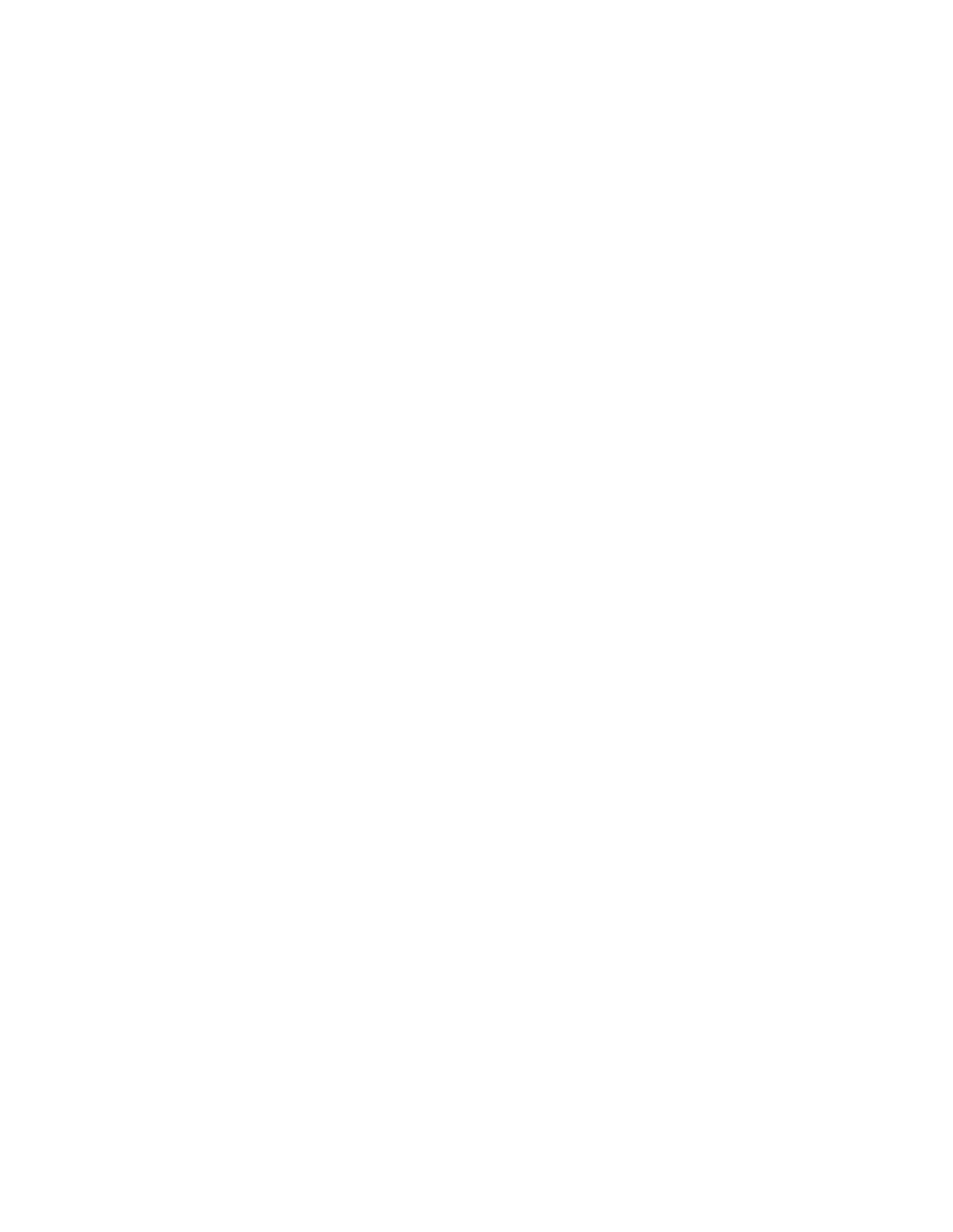

### **Backflow Prevention Assembly Test and Maintenance Report**

City of Westworth Village - PWS #2200131 – Utilities Department: 817-710-2506 311 Burton Hill Rd., Westworth Village, TX 76114

The following form must be completed for each assembly tested. A signed and dated original must be submitted to the public water supplier for recordkeeping \*purposes:

| NAME OF PWS:         | City of Westworth Village                                |
|----------------------|----------------------------------------------------------|
| PWS ID#:             | 2200131                                                  |
| PWS MAILING ADDRESS: | 311 Burton Hill Rd., Westworth Village, TX 76114         |
| PWS CONTACT PERSON:  | Joey Alvarez, jalvarez@cityofwestworth.com, 817-710-2504 |
| ADDRESS OF SERVICE:  |                                                          |

The backflow prevention assembly detailed below has been tested and maintained as required by commission regulations and is certified to be operating within acceptable parameters.

| TYPE OF BACKFLOW PREVENTION ASSEMBLY (BPA):                                                             |                                                        |                                                                      |                    |                                        |                                          |                                                                                               |                                                                 |  |                                   |                    |              |  |
|---------------------------------------------------------------------------------------------------------|--------------------------------------------------------|----------------------------------------------------------------------|--------------------|----------------------------------------|------------------------------------------|-----------------------------------------------------------------------------------------------|-----------------------------------------------------------------|--|-----------------------------------|--------------------|--------------|--|
| □                                                                                                       |                                                        | Reduced Pressure Principle (RPBA)                                    |                    |                                        | □                                        | Reduced Pressure Principle-Detector (RPBA-D)                                                  |                                                                 |  |                                   |                    |              |  |
| □                                                                                                       |                                                        | Double Check Valve (DCVA)                                            |                    |                                        |                                          |                                                                                               | Double Check-Detector (DCVA-D)                                  |  |                                   |                    |              |  |
| Pressure Vacuum Breaker (PVB)<br>□                                                                      |                                                        |                                                                      |                    | П                                      |                                          | Spill-Resistant Pressure Vacuum Breaker (SVB)                                                 |                                                                 |  |                                   |                    |              |  |
| Manufacturer:                                                                                           |                                                        |                                                                      |                    |                                        |                                          | Size:                                                                                         |                                                                 |  |                                   |                    |              |  |
| Model Number:                                                                                           |                                                        |                                                                      |                    |                                        |                                          | <b>BPA Location:</b>                                                                          |                                                                 |  |                                   |                    |              |  |
|                                                                                                         | Serial Number:                                         |                                                                      |                    |                                        |                                          |                                                                                               | <b>BPA Serves:</b>                                              |  |                                   |                    |              |  |
|                                                                                                         | Reason for test:                                       | New $\square$                                                        | Existing $\square$ |                                        |                                          |                                                                                               | Replacement $\Box$ Old Model/Serial #                           |  |                                   |                    |              |  |
|                                                                                                         |                                                        |                                                                      |                    |                                        |                                          | Is the assembly installed in accordance with manufacturer recommendations and/or local codes? |                                                                 |  | $\square$ Yes                     | $\square$ No       |              |  |
|                                                                                                         |                                                        | Is the assembly installed on a non-potable water supply (auxiliary)? |                    |                                        |                                          |                                                                                               |                                                                 |  |                                   | $\square$ Yes      | $\square$ No |  |
|                                                                                                         |                                                        | Reduced Pressure Principle Assembly (RPBA)                           |                    |                                        |                                          |                                                                                               |                                                                 |  | PVB & SVB                         |                    |              |  |
|                                                                                                         |                                                        |                                                                      |                    | <b>DCVA</b>                            |                                          |                                                                                               |                                                                 |  |                                   |                    |              |  |
|                                                                                                         |                                                        | 1 <sup>st</sup> Check                                                |                    |                                        | 2 <sup>nd</sup> Check***                 |                                                                                               | <b>Relief Valve</b>                                             |  | Air Inlet                         | <b>Check Valve</b> |              |  |
| <b>Initial Test</b><br>Held at ___ psid<br>Date:<br>Closed Tight $\square$<br>Time:<br>Leaked<br>$\Box$ |                                                        | Held at ____ psid<br>Closed Tight $\Box$<br>Leaked<br>$\Box$         |                    |                                        | Opened at __ psid<br>Did not open $\Box$ |                                                                                               | Opened at ____ psid<br>Did not open $\Box$<br>Did it fully open |  | Held at _____ psid<br>口<br>Leaked |                    |              |  |
| Used**                                                                                                  | $(Yes \Box / No \Box)$<br><b>Repairs and Materials</b> |                                                                      |                    |                                        |                                          |                                                                                               |                                                                 |  |                                   |                    |              |  |
| Date:<br>Time:                                                                                          | <b>Test After Repair</b>                               | Held at psid<br>Closed Tight $\Box$                                  |                    | Held at psid<br>Closed Tight $\square$ |                                          |                                                                                               | Opened at __ psid                                               |  | Opened at psid                    | Held at _____ psid |              |  |
|                                                                                                         |                                                        | *** 2 <sup>nd</sup> check: numeric reading required for DCVA only    |                    |                                        |                                          |                                                                                               |                                                                 |  |                                   |                    |              |  |
| Differential pressure gauge used:                                                                       |                                                        |                                                                      |                    | Potable: $\square$<br>Non-Potable: □   |                                          |                                                                                               |                                                                 |  |                                   |                    |              |  |
|                                                                                                         | Make/Model:<br>SN:<br>Date tested for accuracy:        |                                                                      |                    |                                        |                                          |                                                                                               |                                                                 |  |                                   |                    |              |  |
| Remarks:                                                                                                |                                                        |                                                                      |                    |                                        |                                          |                                                                                               |                                                                 |  |                                   |                    |              |  |
|                                                                                                         |                                                        |                                                                      |                    |                                        |                                          |                                                                                               |                                                                 |  |                                   |                    |              |  |
|                                                                                                         |                                                        |                                                                      |                    |                                        |                                          |                                                                                               |                                                                 |  |                                   |                    |              |  |
|                                                                                                         | Licensed Tester Name (Print/Type):<br>Company Name:    |                                                                      |                    |                                        |                                          |                                                                                               |                                                                 |  |                                   |                    |              |  |
|                                                                                                         | Company Address:<br>Licensed Tester Name (Signature):  |                                                                      |                    |                                        |                                          |                                                                                               |                                                                 |  |                                   |                    |              |  |
| Company Phone #:                                                                                        |                                                        |                                                                      |                    | <b>BPAT License #</b>                  |                                          |                                                                                               |                                                                 |  |                                   |                    |              |  |

License Expiration Date:

| <b>TEST RESULT</b> |  |
|--------------------|--|
| <b>PASS</b> $\Box$ |  |
| FAIL               |  |
|                    |  |